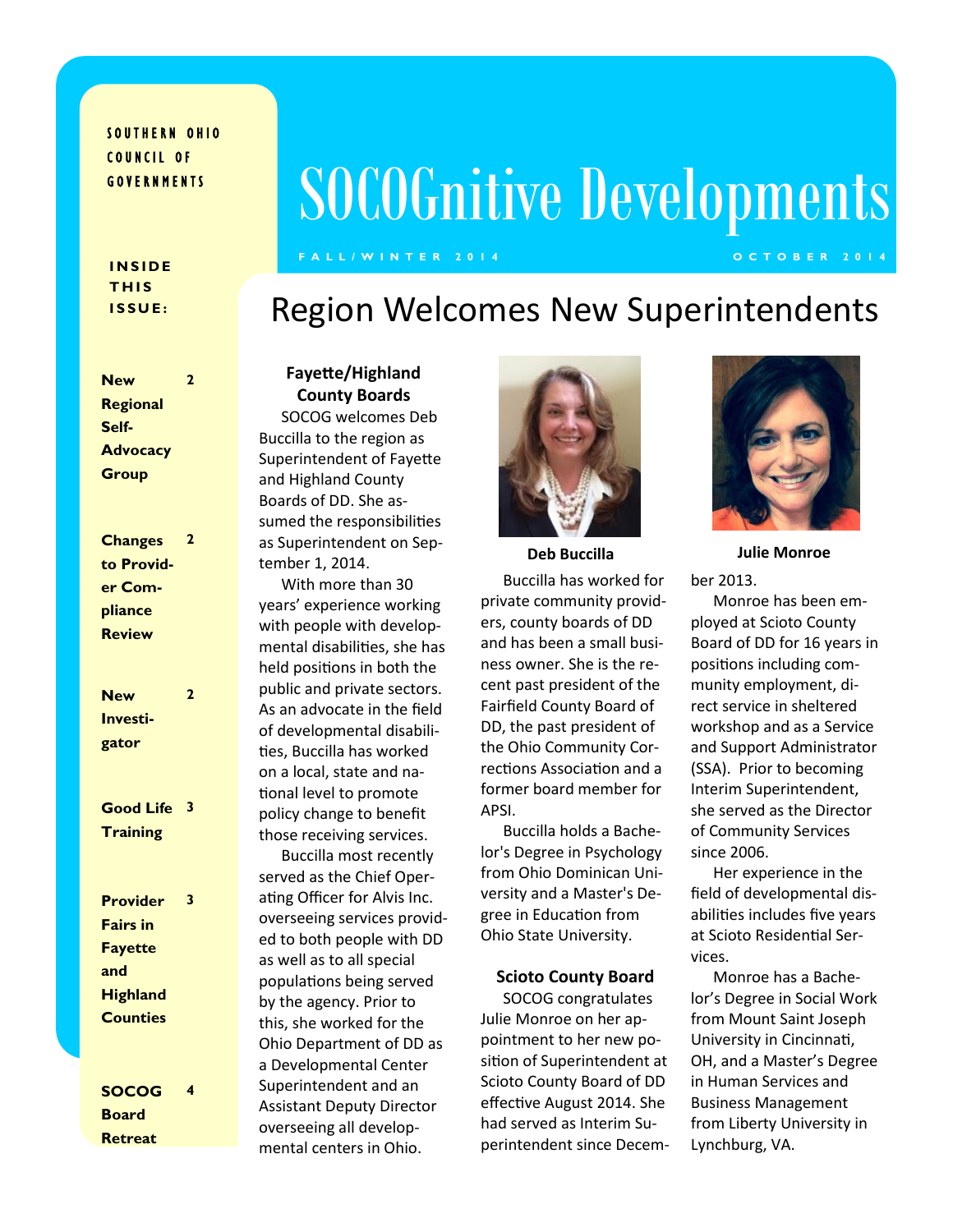### **New Regional Self-Advocacy Group**

Efforts are underway across the state to encourage and promote self -advocacy. To assist in improving and coordinating these efforts, the Southern Ohio Council of Governments (SOCOG) will be hosting monthly regional self-advocacy meetings in Chillicothe, Ohio, beginning in January.

The meetings will be held from 11 a.m. to 1 p.m. at the Ross County Public Library Annex, Meeting Room D, 140 S. Paint St., Chillicothe, OH, 45601, (building behind the Main library) on the third Tuesday of each month from January to December 2015. Participants should bring a sack lunch and be prepared to learn about topics related to self-advocacy, as well as, share their own stories about advocating.

Meetings will be held on the following dates in 2015: 1/20, 2/17, 3/17, 4/21, 5/19, 6/16, 7/21, 8/18, 9/15, 10/20, 11/17, and 12/15.

SOCOG recognizes the importance of regional training and networking opportunities for selfadvocates in the region and invites anyone who is interested to attend. Contact Lori Lippert (740- 775-5030, ext. 103 or llippert@socog.org) to register to attend, to request specific topics, or to present a topic.

## **Changes to the Provider Compliance Review Process**

All Ohio Department of Developmental Disabilities (DODD) certified providers are required to maintain compliance to the rules related to providing waiver services for the individuals they serve. A routine compliance review is completed about once every three years for all agency and independent providers. DODD issued new review tools effective October 1, 2014 for provider compliance reviews.

The tools were modified to address TDD and SELF waivers, Employment First, and Person Centered Planning, and places a larger focus on MUI/UI reporting. The provider and Service and Support Administrator (SSA) questionnaires have been eliminated from the process. Providers still are notified of their routine review 90 days in advance of the review deadline. At 60 days, providers work with the reviewer to schedule the review and are informed of the information that is needed at the review. Once the review is completed, the provider is notified of the outcome such as "no citations were found" or "some concerns were found that need to be addressed." If the latter is the case, technical assistance can be offered to the provider by the reviewer.

If there is an issue with rule compliance, a citation is issued and the provider must submit a plan of correction to fix

the area of noncompliance. With the revised process, all plan of corrections are being posted on the DODD website and are public record. These can be reviewed at the provider search tool on the DODD website.

SOCOG stays current on the changing process for reviews as well as the software and computer systems related to the changes that are occurring. For more information on the changes, you may contact Jennifer Goodwin or Kelly Rosler at SOCOG. To view the provider search tool and to review plan of corrections, visit www. dodd.ohio.gov.

### **SOCOG Welcomes New Investigator**

In May, 2014, Rachel Silvey was welcomed by the staff of Southern Ohio Council of Governments as an investigator. Rachel is a recent graduate of Cedarville University, Cedarville Ohio, where she earned a degree in Criminal Justice. While pursuing her degree, Rachel interned with the Ohio Attorney General's Office – Bureau of Criminal Investigator **Rachel Silvey**

and with the Highland County Juvenile/Probate Court.

Rachel is a native of Hillsboro, Ohio, and currently resides there.

As an investigator, Rachel conducts investigations for the County Boards of Developmental Disabilities in Clinton, Fayette and Highland counties.

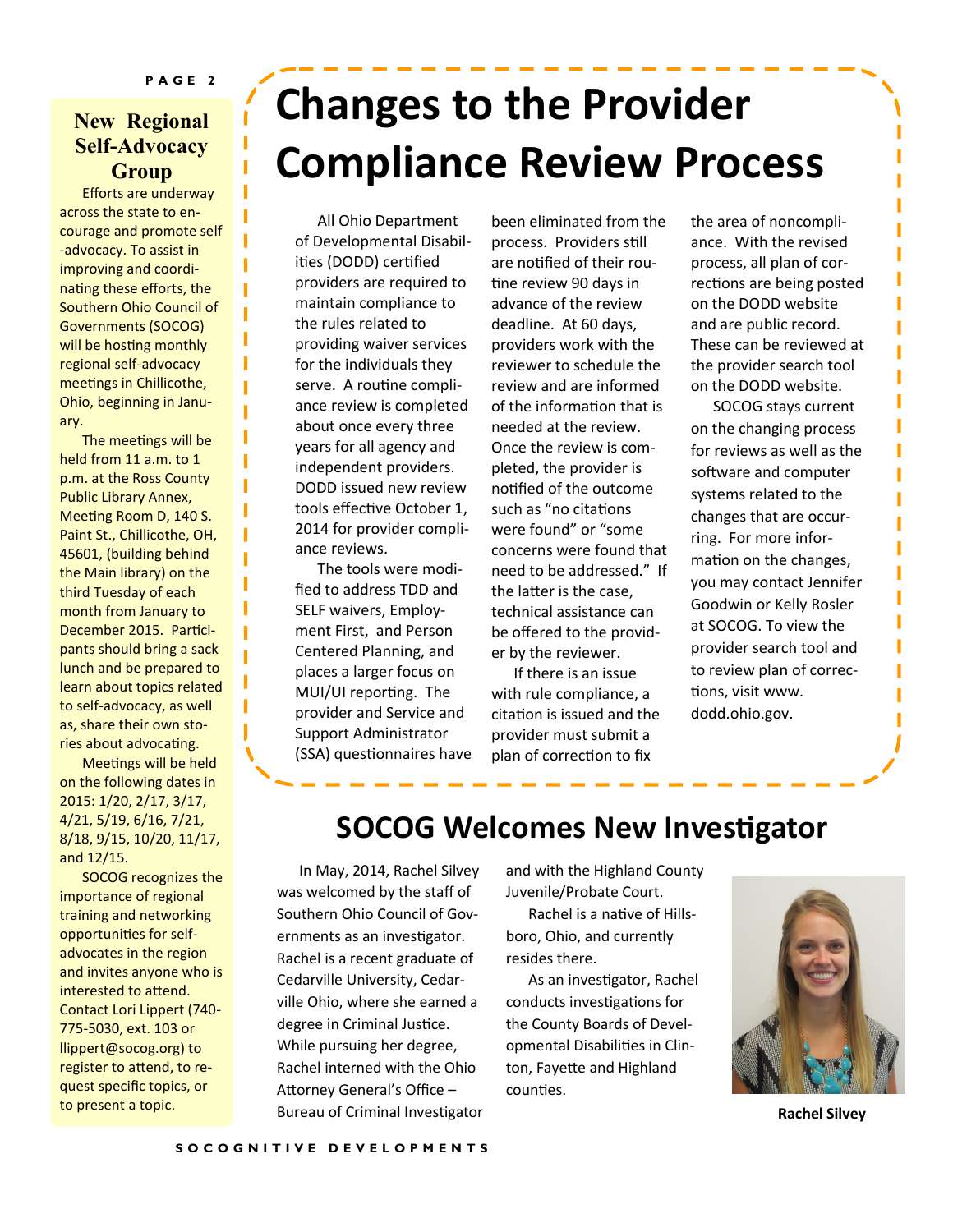### **Regional Staff Receive Good Life Training**

Twenty-two staff of six county boards, three agencies and Southern Ohio Council began the Good Life Training from the Ohio County Board Association on August 5, 2014. Good Life training is designed to develop the skills needed in the DD field to change the culture of organizations with the goal of improving the quality of life for the individuals served. Participating in the program are staff of Fayette, Gallia, Jackson, Meigs, Pickaway and Scioto County Boards of DD, Frontier Community Services, Buckeye Community Services, Rescare and Southern Ohio Council of Governments. Pete Moore and Willie Jones of OACB present the program.

Good Life training enables facilitators to become an ally or partner and a coach or facilitator.

What is an ally? A Good Life ally is a partner in a mutually beneficial relationship.

What is a Coach? A good life coach engages in the practice of supporting fellow professionals through services of learning experiences paired with tools to influence beliefs, practices, and actions.

Results of training to become a Good Life ally and coach include:

- Assist and facilitate DD professionals to engage in selfassessment that results in actions that will help individuals to live a good life.
- Challenge DD professionals to shift their perspectives and look for other solutions and to support individuals served to reach their hopes and dreams.
- Ask questions and challenge professionals of the service delivery to find answers based on their

values, preferences and past experiences.

- Provide positive support and feedback to co-workers and members of the organization.
- Improve personal effectiveness of DD professionals while impacting the well-being of persons being served by their organization.
- Enhance strategic thinking, positively dealing with conflict and building an effective team.
- Facilitate discussion to enable DD professionals and teams to take action to help individuals they serve to live a Good Life. Those participating in the Good

Life Ally and Coach training will be graduating on December 10, 2014 in Columbus at the Xenos Center.

### **Provider Fairs Held in Highland and Fayette Counties**



**Fayette Provider Fair**— Twenty-six exhibitors ([photo upper left) participated in the Fayette County Board of DD Provider Fair on October 21. Eddie (photo lower left) was awarded a Kindle Fire for his winning art contest entry. Door prize drawings at both events were a hit. Attendees enjoyed meeting new people and learning about all the different services that are offered.





**Highland Provider Fair**— Twenty exhibitors shared information about their programs and services for individuals with developmental disabilities at the Highland County Board of DD Provider Fair on September 9. Dale Elliott (Photo upper right) was awarded an IPad held by SSA Tammy Hidy for his winning art contest entry "OSU Rocks" (Photo lower right) Highco, Inc. was one of the exhibitors.